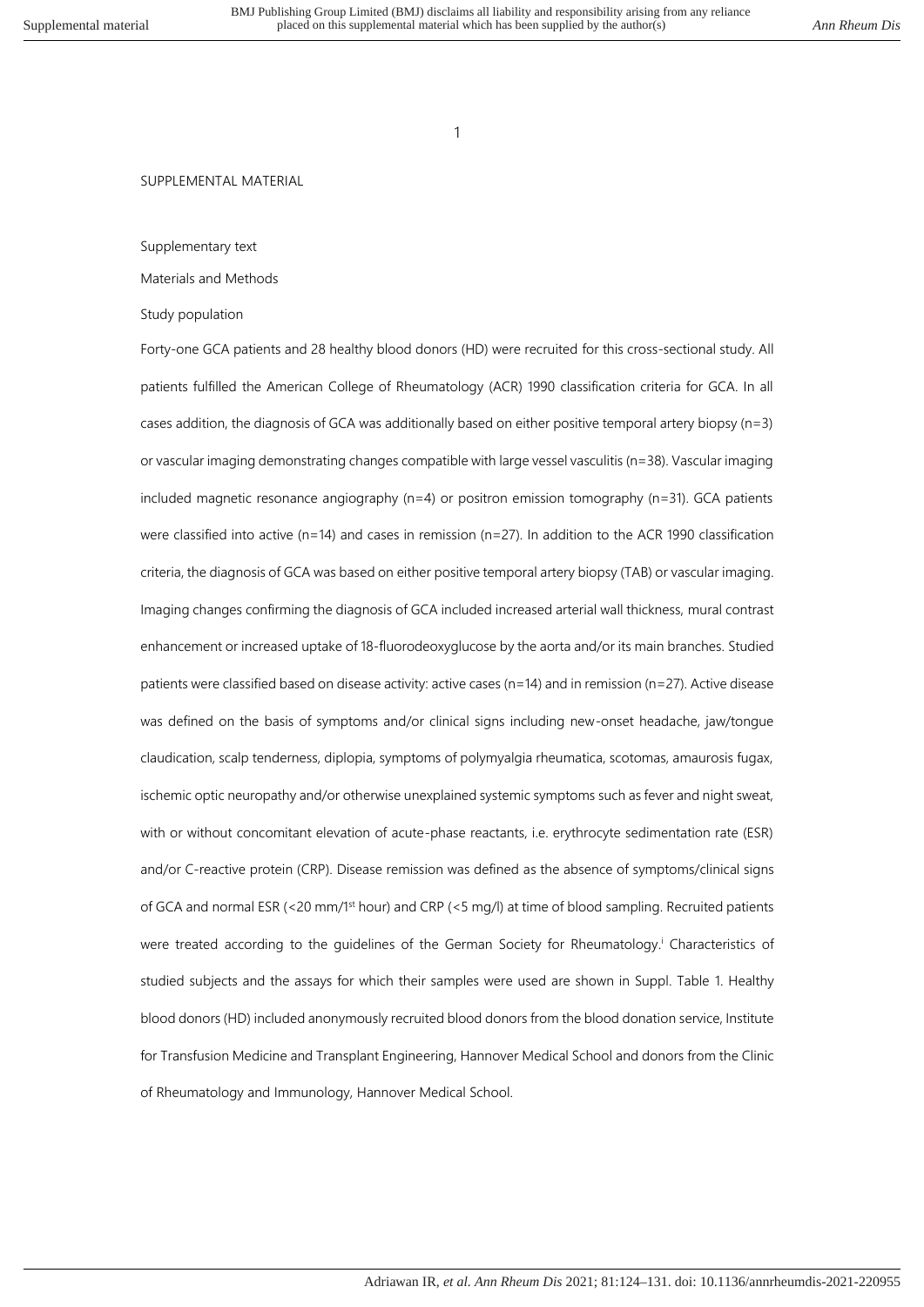$\overline{2}$ 

#### PBMC isolation, FACS sorting

Whole blood was collected in EDTA tubes. PBMC isolation was performed at the same day of blood sampling, by layering whole blood (diluted 1:3 v/v in sterile phosphate buffered saline (PBS), Lonza) over density gradient medium (Pancoll human 1.077 g/ml; PAN-Biotech), and centrifuged at room temperature. PBMCs were collected, washed once in complete RPMI medium (Roswell Park Memorial Institute 1640 medium (Thermo Fisher), supplemented with 10% v/v heat-inactivated fetal calf serum (FCS) (PAN-Biotech), 1% v/v Penicillin-Streptomycin (Gibco), 1% v/v L-glutamine (Gibco), 1% v/v sodium pyruvate (Gibco)) and cryopreserved in freezing medium (heat-inactivated FCS, 10% v/v dimethyl sulfoxide) until use. Upon cell thawing, PBMCs were rested overnight in complete RPMI medium (at 37°C, 5% CO<sub>2</sub>) for recovery, and collected in the morning for further processing. After washing once in FACS buffer (PBS, 5% v/v FCS), the cells were stained with antibodies in the presence of Octagam 10% (Octapharma). PBMCs were stained with CD4-BV421 (clone RPA-T4, BD Biosciences), CD25-BV510 (clone 2A3, BD Biosciences-OptiBuild), CD127-PE (clone A019D5, BioLegend) antibodies, and Fixable Viability Dye eFluor780 (Thermo Fisher). Tregs were gated as live CD4+CD25hiCD127<sup>lo</sup> (Suppl. Figure 1) sorted under aseptic condition in BD FACSAria Fusion cell sorter (Becton-Dickinson). Cell sorting typically yielded high enrichment (>90%) of Tregs.

### RNA-Sequencing and raw data processing

PBMC isolation and Treg sorting were performed at the same day of blood sampling as described above. Sorted Tregs were washed once in sterile, ice-cold PBS. Total RNA was extracted using RNeasy Micro Kit (Qiagen), according to the protocol. A minimum of 350 pg of total RNA were used for library preparation with the 'SMARTer Stranded Total RNA-Seq Kit v2 – Pico Input Mammalian' (#634413; Takara/Clontech) according to conditions recommended in user manual #063017. Generated libraries were barcoded by dual indexing approach and were finally amplified with 13 cycles of PCR. Sequencing was performed on an Illumina NextSeq 550 sequencer using a High Output Flowcell for single reads (20024906; Illumina). Generated libraries were amplified with 13 cycles of PCR. Fragment length distribution was monitored using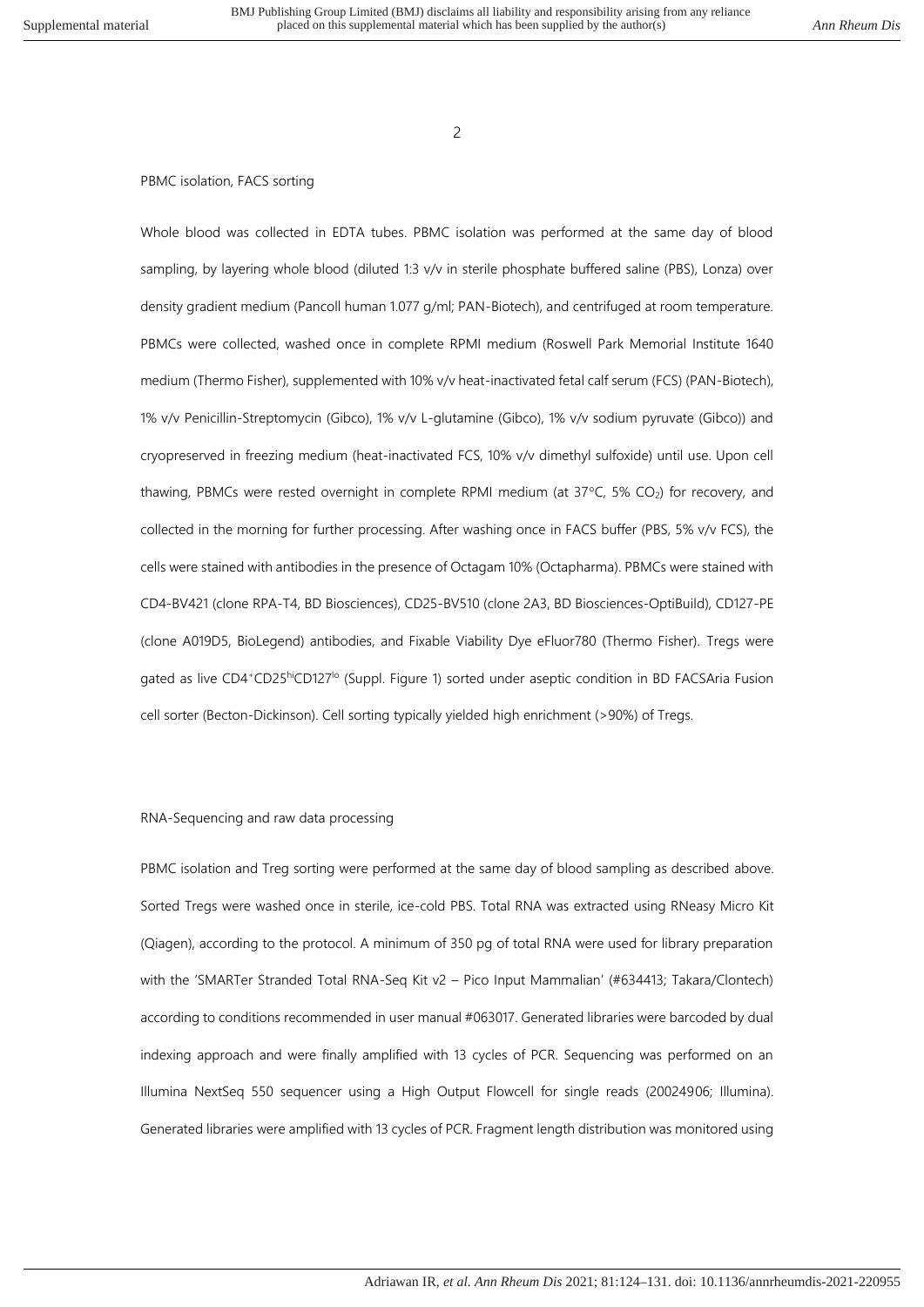'Bioanalyzer High Sensitivity DNA Assay' (5067-4626; Agilent Technologies). Quantification of libraries was performed by use of the 'Qubit® dsDNA HS Assay Kit' (Q32854; ThermoFisher Scientific). Equal molar amounts of the libraries were pooled for a common sequencing run. The library pool was denatured with NaOH and was finally diluted to 2pM according to the Denature and Dilute Libraries Guide (Document # 15048776 v02; Illumina). 1.3 ml of denatured pool was loaded on an Illumina NextSeq 550 sequencer using a High Output Flowcell for single reads (20024906; Illumina). Sequencing was performed with the following settings: Sequence reads 1 and 2 with 38 bases each; Index reads 1 and 2 with 8 bases each.

BCL files were converted to FASTQ files using bcl2fastq Conversion Software version v2.20.0.422 (Illumina). Raw data processing was conducted by use of nfcore/rnaseq (version 1.4.2) which is a bioinformatics bestpractice analysis pipeline used for RNA sequencing data at the National Genomics Infrastructure at SciLifeLab Stockholm, Sweden. The pipeline uses Nextflow, a bioinformatics workflow tool. It pre-processes raw data from FastQ inputs, aligns the reads and performs extensive quality-control on the results. The genome reference and annotation data were taken from GENCODE.org (Homo sapiens; GRCh38.p13; release 34). Normalization and differential expression analysis was performed with DESeq2 (Galaxy Tool Version 2.11.40.2) with default settings except for "Output normalized counts table", "Turn off outliers filtering", and "Turn off independent filtering", all of which were set to "True". Volcano plot was prepared with ggplot2 package on R (v.4.0.5). Heatmaps of selected genes were prepared in Excel file. Output from Galaxy was log<sub>2</sub>-transformed, median of log<sub>2</sub>-transformed values was calculated for each row, and then baseline normalization to the median was performed. Coloring was applied with conditional formatting tool, with red and blue colors indicating highest and lowest expression for each gene, respectively.

### Flow cytometry - Phenotypic characterization of Tregs

Surface staining was performed in the presence of Octagam 10% (Octapharma) for Fc receptor blocking. GARP-PerCP-Cy5.5 (BioLegend, clone 7B11), CD45RA-APC (BioLegend, clone HI100) and TIGIT-Alexa Fluor 647 (BioLegend, clone A15153G) were used for surface staining at  $4^{\circ}$ C, in the dark, for 30 minutes. For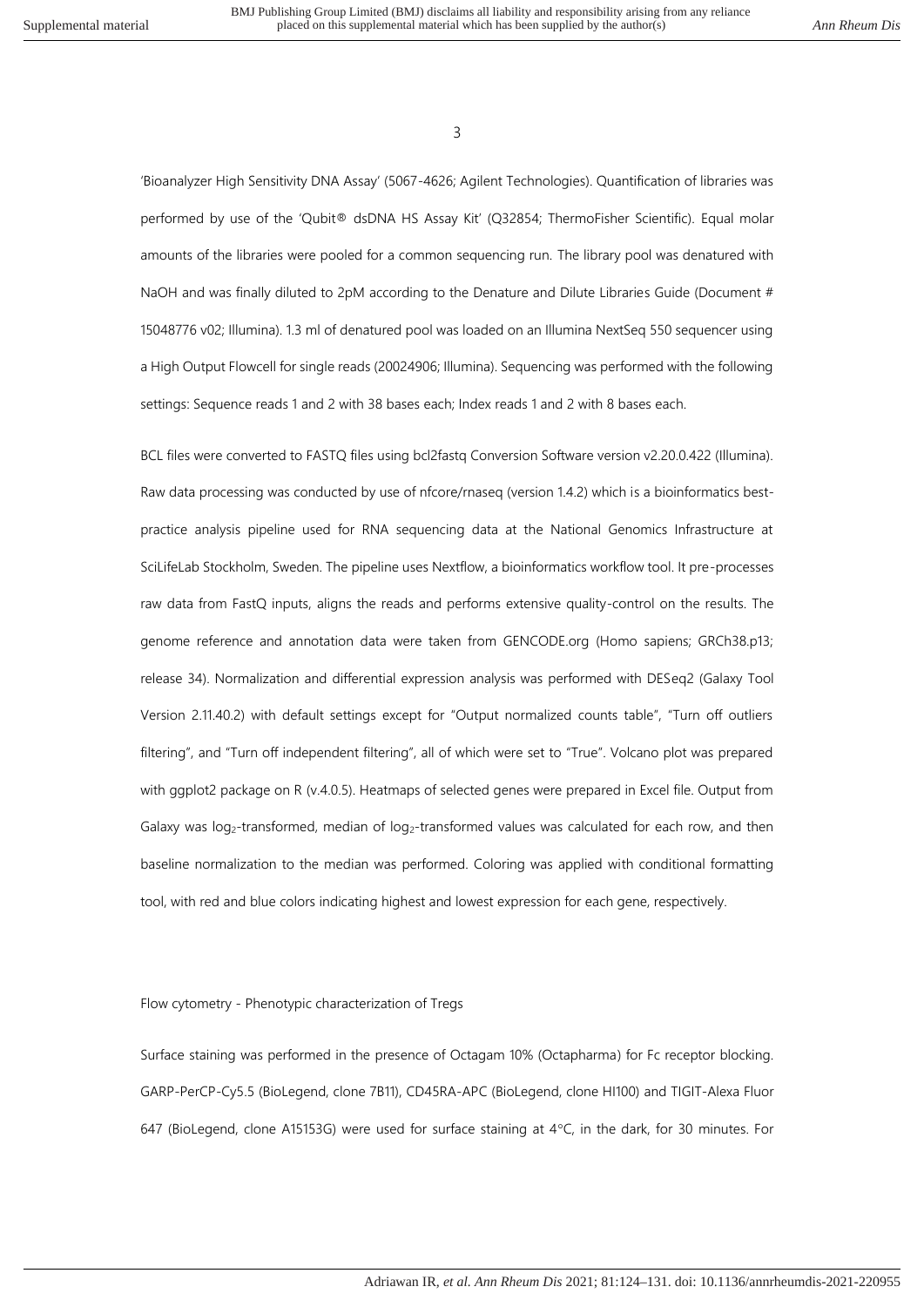intracellular staining, True-Nuclear Transcription Factor staining buffer set (BioLegend) was used according to the protocol. FOXP3-PerCP-Cy5.5 (BD Biosciences, clone 236A/E), FOXP3-Alexa Fluor 488 (BioLegend, clone 150D), human IL17A-PE/Cy7 (BioLegend, clone BL168) and IRF4-PE-Cy7 (BioLegend, clone IRF4.3E4) were used. Acquisition of the data by FACSCanto II (Becton-Dickinson). Analysis by FlowJo v.X.0.7 (Tree Star). Median fluorescence intensity (MFI) was determined in the sorted Tregs population, or cell frequencies (%parent) were determined, using fluorescence-minus-one (FMO) controls as appropriate.

For phenotypic characterization of Tregs, sorted cells were washed once in ice-cold complete RPMI medium, and plated in U-bottom, 96-well plates (Corning) in complete RPMI medium at 37°C, 5% CO<sub>2</sub>. For TCR stimulation, Dynabeads Human T-activator CD3/CD28 (Gibco) was used (bead-to-cell ratio of 1:1). For in vitro glycolysis inhibition, 2-deoxyglucose (Sigma) was prepared in cell culture grade water, sterile filtered  $(0.2 \mu m)$  and resuspended in complete RPMI medium to the final concentration of 2 mM. Glycolysis inhibition was performed for 48 hours (37 $\degree$ C, 5% CO<sub>2</sub>) prior to downstream assays (with or without TCR stimulation), except otherwise indicated.

### Calcium flux assay

For clinical samples (GCA patients and HD), the whole PBMCs were stained with CD4-BV421, CD25-BV510, CD127-PE and loaded with Fluo-3 (10 μM) and Fura-Red (25 μM) as calcium indicators. For glycolysis inhibition experiment (with less constraint on sample availability), healthy Tregs were FACS-sorted (described above) before Fluo-3/Fura-Red loading. After Fluo-3/Fura-Red loading, cells were washed and resuspended in calcium-free Hank Balanced Salt Solution (HBSS) medium (supplemented with 0.5 mM EGTA). Data were acquired with FACSCanto II (Becton-Dickinson). 100 μl of loaded cells were diluted with 100 μl calcium-free HBSS in a 5 ml FACS tube, and then the baseline calcium flux was recorded for the first 60 seconds. Afterwards, anti-CD3 antibody (clone OKT3) was added to the final concentration of 5 μg/ml. Calcium flux was recorded for further 120 seconds. Then, calcium chloride (CaCl<sub>2</sub>) was added to the final concentration of 7 mM, and the flux was recorded for 150 seconds after calcium addition (so-called "SOCE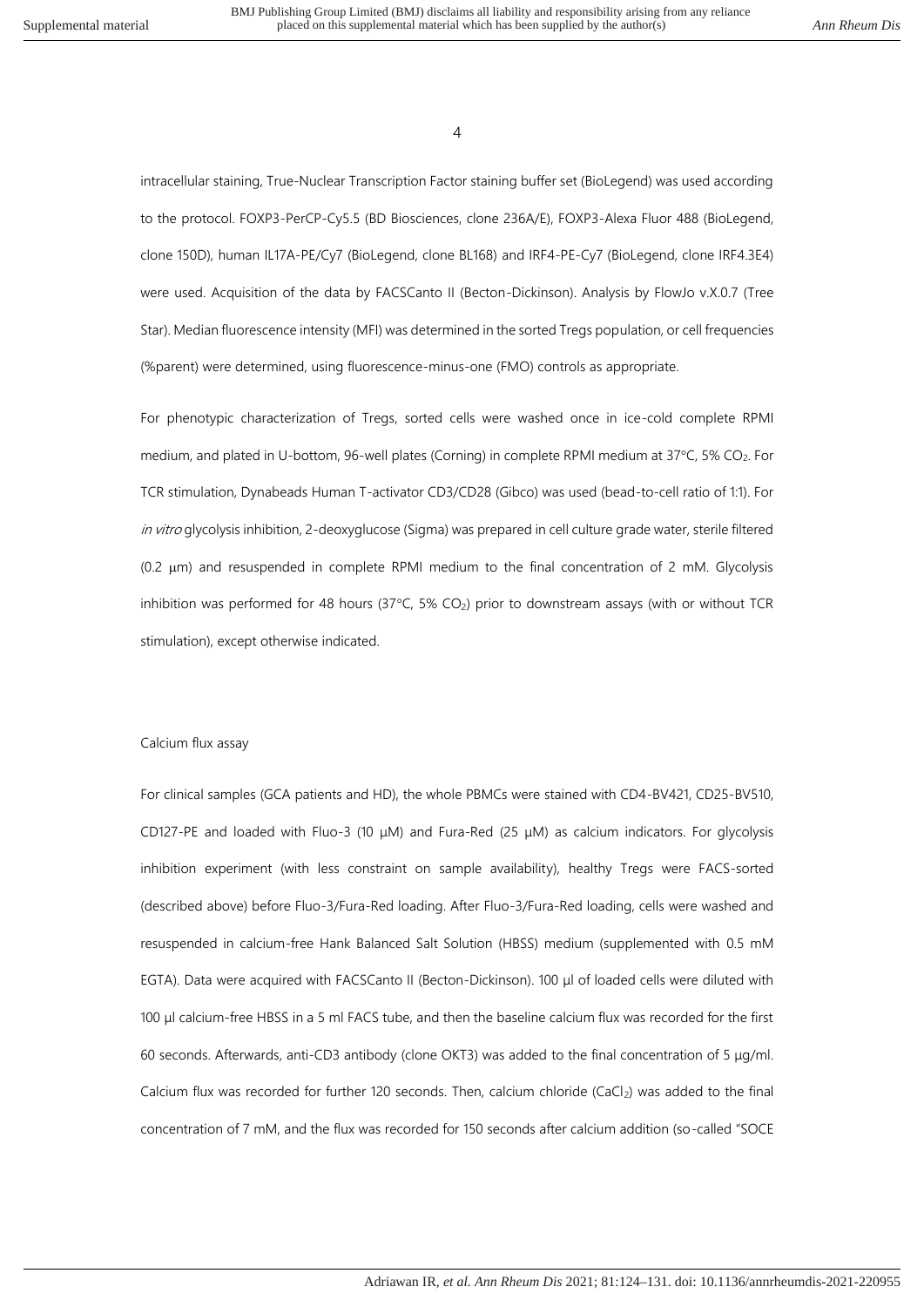period"). Lastly, ionomycin (14 μg/ml) was added and the maximal calcium flux was recorded for 60 seconds. Each sample was measured twice. Analysis was performed with FlowJo v.X.0.7 (Tree Star). Time series were extracted, and Fluo-3 to Fura-Red ratios were calculated for the recorded timepoints. The values for calcium signaling quantification were based on median of the values during SOCE period (after CaCl2 addition), normalized to the baseline Fluo-3/Fura-Red ratios. For glycolysis inhibition experiment (48 hours of 2 deoxyglucose), calcium flux was measured in the presence of 2-deoxyglucose in the HBSS medium (final concentration 2 mM).

### Treg suppression assay

Tregs (live CD4+CD25hiCD127<sup>lo</sup>) and Tconvs (live CD4+CD25<sup>lo</sup>CD127hi) were sorted aseptically with FACSAria Fusion as described above. Both cell subsets were resuspended in complete RPMI medium, rested in a 37°C, 5% CO<sub>2</sub> incubator for 2 hours to allow recovery. Tregs were plated in a round-bottom 96-well plate (Greiner Bio One), whereas Tconvs were loaded with CFSE (BD Biosciences) at final concentration of 1  $\mu$ M as per the company's instruction, then washed and plated in the presence or absence of autologous Tregs at 1:1 ratio. The cells were stimulated with Dynabeads CD3/CD28 (Thermo Fisher) at 1:10 ratio (bead:total cell) and were left in a 37°C, 5% CO<sub>2</sub> incubator for 72 hours before harvesting. Harvested cells were washed with FACS buffer, stained with eFluor 506 Fixable Viability Dye (Invitrogen), and the CFSE dilution was acquired with FACSCanto II. Gating of proliferating cells was determined by the negative control (without Dynabeads stimulation) from each individual. The percentage of proliferating cells has been calculated as the ratio of %-proliferating cells in presence of Tregs (experimental condition) to %-proliferating cells in absence of Tregs (positive control).

# Statistical analysis

Data were tested for normal distribution, using D'Agostino-Pearson, Shapiro-Wilk, and Kolmogorov-Smirnov tests. When normality was reached, two-group comparison was done with unpaired Student's t-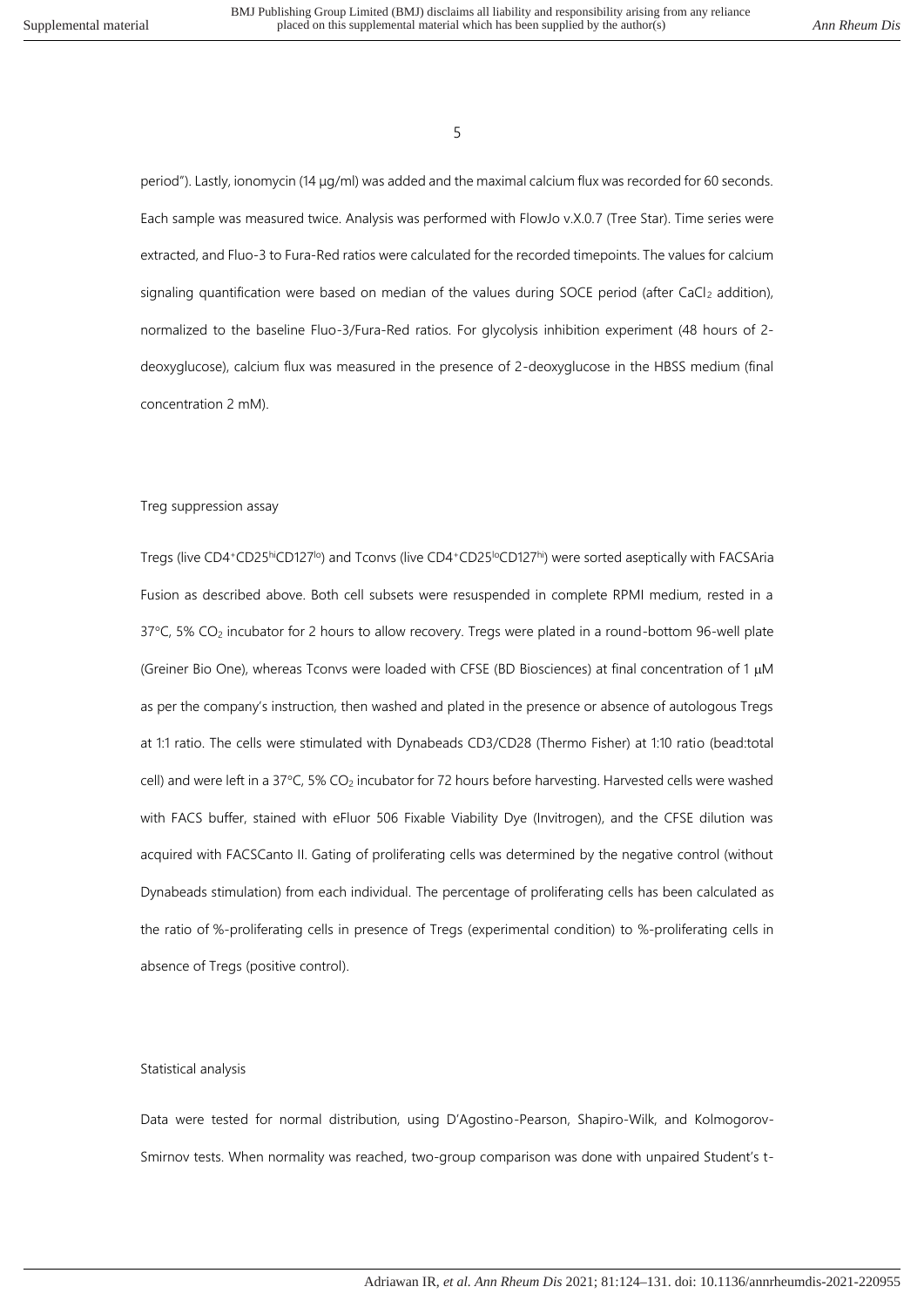test. For glycolysis inhibition experiments, paired Student's t-test was performed (uninhibited vs. 2 deoxyglucose treatment for the same biological replicates). When normality was not reached, Mann-Whitney test was performed. Comparison of more than two groups was performed with the Kruskal–Wallis test. Categorical variables were compared by the Fisher's exact test. A value of 0.05 was set as the threshold for statistical significance, with 95% confidence level, two-sided (\*); \*\* indicates p-value < 0.01, \*\*\* p-value < 0.001. All statistical tests were done with GraphPad Prism 6 (GraphPad Software Inc.).

Supplemental Figures and Tables

Supplemental Figure 1:



Gating strategy for defining Tregs. Viable CD4+ cells were gated as Tregs bases on their expression of CD25 and CD127. (A) Representative plots from patients with GCA (active and in remission) and a blood donor (HD) are depicted. (B) Percentage of FOXP3+ cells among Tregs sorted as CD4+CD25hiCD127<sup>lo</sup> cells.

Supplemental Figure 2: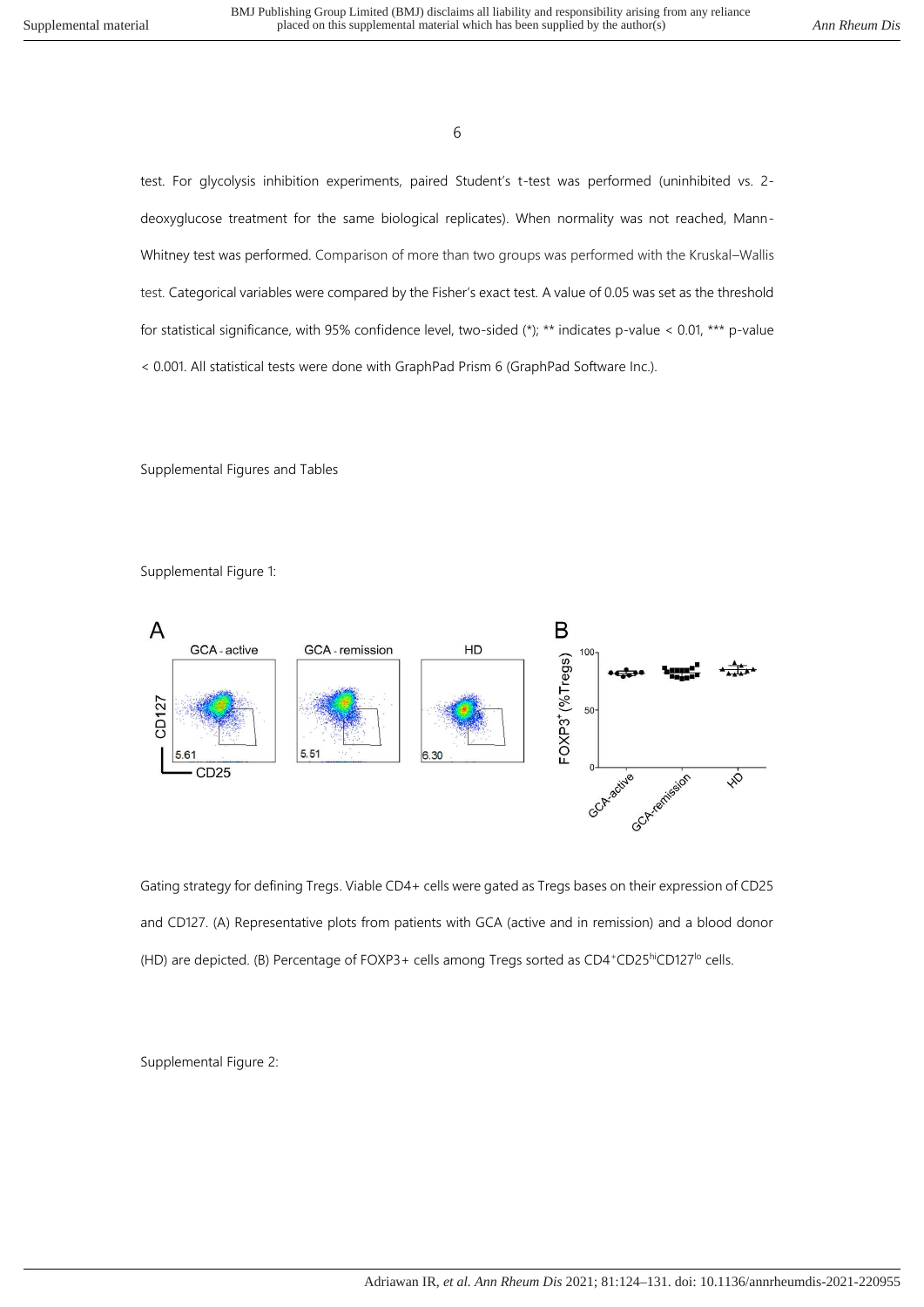

Comparable differentiation-activation status of Tregs in GCA patients and HD. (A) Gating strategy to define the differentiation states of Tregs as defined by Miyara et al. (see reference 33 of main text). (B) Ratios of active to resting Tregs as defined by Miyara et al. (see reference 33 of main text). (C) Percentage of CD45RAexpressing cells in CD4+CD25hiCD127<sup>lo</sup>-gated Tregs.



Supplemental Figure 3:

Glycolysis inhibition with 2-deoxyglucose (2-DG), comparative analysis of Tregs from HDs and GCA patients. (A) Protein expression of GARP after 18 hours of CD3/CD28 stimulation, following 48 hours of preincubation with or without (w/o) 2-DG. (B) Protein expression of CD25 after 18 hours of CD3/CD28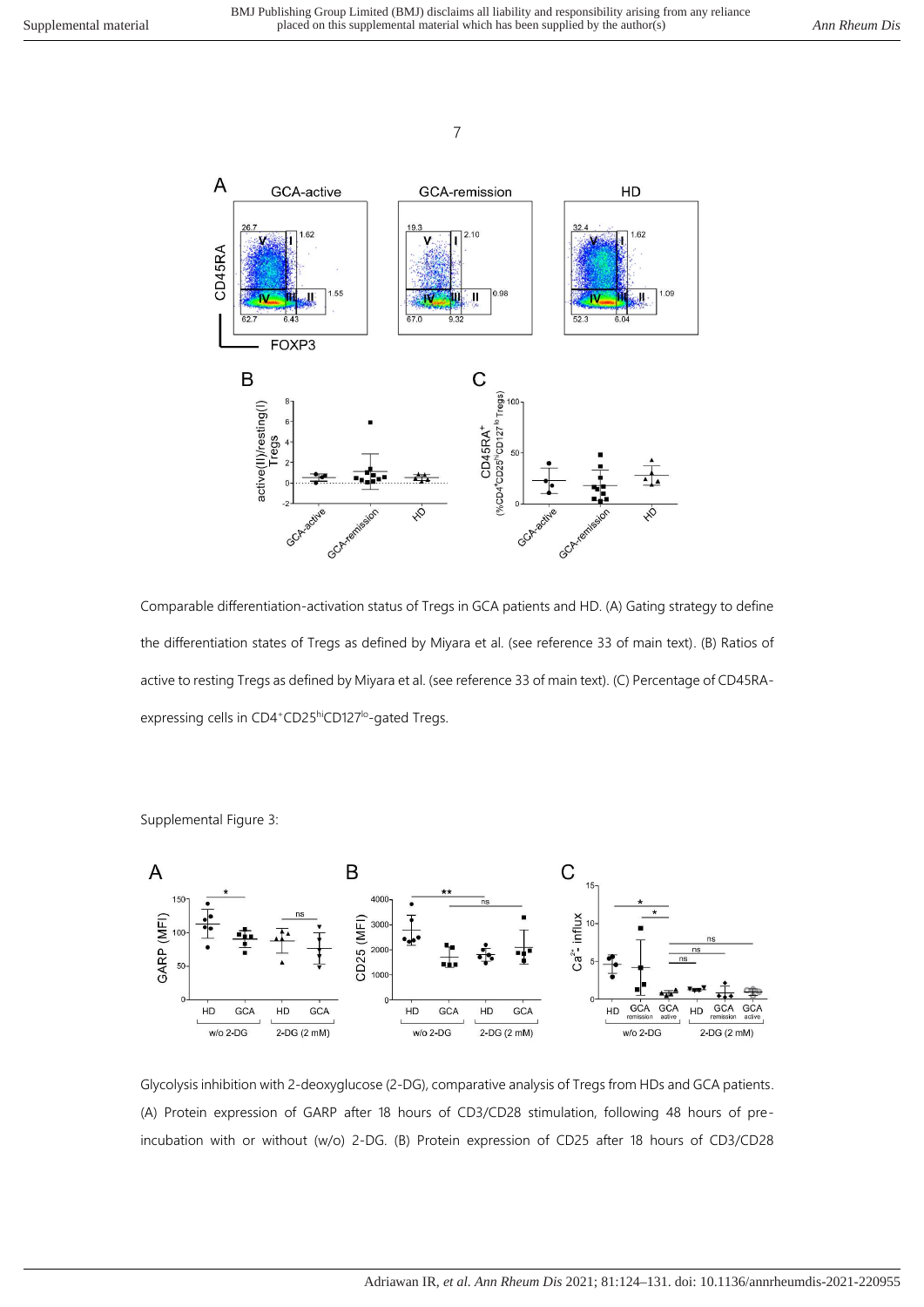stimulation, following 48 hours of pre-incubation with or without (w/o) 2-DG. Unstimulated cells from HDs and GCA patients displayed similar levels of CD25 expression after pre-incubation with or without 2-DG (not shown). (C) Anti-CD3 activated calcium flux in Tregs (normalized to baseline) after CaCl<sub>2</sub> addition in cells pre-incubated with or without 2-DG.

Supplemental Figure 4:



Tocilizumab did not normalize CD25 and GARP induction after CD3/CD28 stimulation. Protein expression of GARP (left) and CD25 (right), both after 18 hours of CD3/CD28 stimulation, expressed as median fluorescence intensity (MFI). Statistics: unpaired Student's t-tests (except GARP GCA active vs. HD: Mann-Whitney test).

Suppl. Figure 5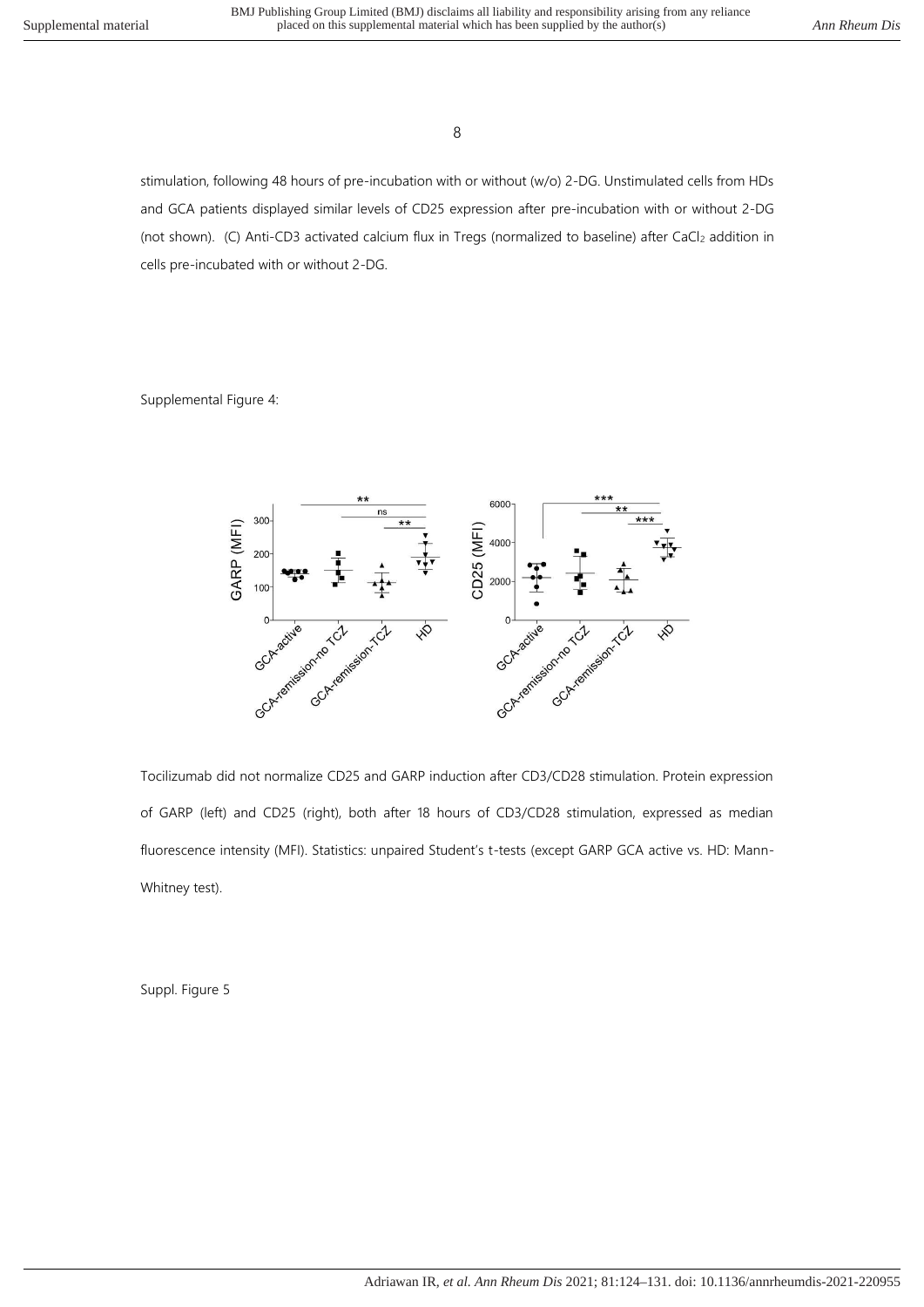

Subanalysis of GCA patients in remission with and without methotrexate (MTX)-containing regimens. Anti-CD3 activated calcium flux in Tregs (normalized to baseline) after CaCl<sub>2</sub> addition (left panel) and Treg suppression assay results, shown as %proliferation of conventional T cells in the presence of Treg (CD4<sup>+</sup>CD25hiCD127lo) normalized to the positive control of each sample (without Tregs).

| ID                      | disease<br>status | gender      | diagnosis<br>confirmation | CRP<br>(mq/l) | ESR <sub>1</sub><br>hour<br>(mm) | Age  | disease<br>duration | prednisolon<br>equivalent<br>dose (mg)<br>at test | no<br>treatment | TCZ            | csDMARD        | Calcium<br>Influx<br>assay | RNA-<br>Seq. | FC<br>Fig.<br>$283*$ | FC<br>(Treg<br>differentiation<br>& IL-17<br>expression) | FC<br>$2-DG$<br>assays | Calcium<br>influx<br>assay<br>with<br>$2-DG$ | Suppression<br>assay |
|-------------------------|-------------------|-------------|---------------------------|---------------|----------------------------------|------|---------------------|---------------------------------------------------|-----------------|----------------|----------------|----------------------------|--------------|----------------------|----------------------------------------------------------|------------------------|----------------------------------------------|----------------------|
| $\overline{\mathbf{3}}$ | ${\mathsf R}$     | F.          | MRI                       | 3.6           | 26                               | 64.6 | 4.1                 | $\mathbb O$                                       | $\circ$         | $\circ$        | AZA            | $\mathbf{1}$               |              |                      |                                                          |                        |                                              |                      |
| $\overline{4}$          | ${\mathsf R}$     | F           | PET                       | 1.7           | 29                               | 71   | 0.3                 | $\overline{\mathbf{5}}$                           | $\mathbb O$     | $\circ$        | $\mathbb O$    | $\mathbf{1}$               | $\mathbf{1}$ |                      |                                                          |                        |                                              |                      |
| 5                       | ${\mathsf R}$     | M           | PET                       | 0.5           | 18                               | 81.3 | 9.8                 | 2.5                                               | $\overline{0}$  | $\overline{0}$ | AZA            | $\overline{1}$             |              |                      |                                                          |                        |                                              |                      |
| 6                       | ${\sf R}$         | F           | PET                       | 2.8           | 26                               | 55.3 | 3.9                 | $\overline{0}$                                    | $\overline{0}$  | $\overline{0}$ | <b>MTX</b>     | $\overline{1}$             |              |                      |                                                          |                        |                                              |                      |
| 8                       | ${\mathsf R}$     | M           | PET                       | 0.0           | 0.1                              | 55.8 | 1.4                 | $\overline{2}$                                    | $\mathbb O$     | $\mathbf{1}$   | $\mathbb O$    | $\overline{1}$             |              |                      | $\mathbf{1}$                                             |                        | $\overline{1}$                               |                      |
| $\overline{9}$          | ${\mathsf R}$     | $\mathsf F$ | PET                       | 1.0           | 26                               | 79.7 | 14.6                | $\overline{5}$                                    | $\mathbb O$     | $\mathbf{1}$   | $\mathbb O$    | $\overline{1}$             |              | $\overline{1}$       | $\mathbf{1}$                                             |                        |                                              |                      |
| 10                      | ${\mathsf R}$     | F           | PET                       | 0.3           | 11                               | 66.5 | $\mathbf{1}$        | $\mathbb O$                                       | $\mathbb O$     | $\mathbf{1}$   | <b>MTX</b>     | $\overline{1}$             |              | $\overline{1}$       | $\mathbf{1}$                                             |                        | $\overline{1}$                               | $\mathbf{1}$         |
| 11                      | R                 | M           | PET                       | 1.7           | 16                               | 76.7 | 9.9                 | 5                                                 | $\mathbb O$     | $\mathbb O$    | $\mathbb O$    | $\overline{1}$             |              | $\overline{1}$       | $\mathbf{1}$                                             |                        |                                              |                      |
| 14                      | ${\mathsf R}$     | F           | PET                       | 0.5           | 8                                | 63.4 | 6.7                 | $\overline{0}$                                    | $\mathbf{1}$    | $\circ$        | $\mathbb O$    | $\overline{1}$             | $\mathbf{1}$ | $\overline{1}$       |                                                          | $\mathbf{1}$           | $\overline{1}$                               | $\mathbf{1}$         |
| 15                      | R                 | M           | TAB                       | 0.5           | $\overline{1}$                   | 79.2 | 3.5                 | $\mathbb O$                                       | $\mathbb O$     | $\mathbf{1}$   | $\mathbb O$    | $\overline{1}$             |              | $\overline{1}$       |                                                          |                        |                                              |                      |
| 16                      | ${\mathsf R}$     | M           | PET                       | 1.9           | $\overline{5}$                   | 69.3 | 4.7                 | 5                                                 | $\mathbb O$     | $\circ$        | $\mathbb O$    | $\overline{1}$             |              |                      |                                                          |                        |                                              |                      |
| 17                      | ${\mathsf R}$     | M           | MRI                       | $\mathbf{1}$  | $\overline{4}$                   | 49.1 | 0.2                 | 5                                                 | $\overline{0}$  | $\overline{0}$ | $\overline{0}$ | $\overline{1}$             | $\mathbf{1}$ | $\overline{1}$       |                                                          |                        |                                              |                      |
| 18                      | ${\mathsf R}$     | F           | PET                       | 1.4           | 25                               | 78   | 0.2                 | 2.5                                               | $\mathbb O$     | $\mathbb O$    | $\mathbb O$    | $\mathbf{1}$               | $\mathbf{1}$ | $\overline{1}$       | $\mathbf{1}$                                             |                        |                                              |                      |
| 22                      | ${\sf R}$         | $\mathsf F$ | TAB                       | 0.6           | 5                                | 81.1 | 0.3                 | 15                                                | $\overline{0}$  | $\mathbf{1}$   | $\overline{0}$ |                            | $\mathbf{1}$ | $\overline{1}$       |                                                          |                        |                                              |                      |
| 23                      | ${\mathsf R}$     | M           | PET                       | 1.2           | $\overline{2}$                   | 60.7 | $\mathbf{1}$        | 5                                                 | $\mathbb O$     | $\mathbf{1}$   | MTX            | $\overline{1}$             | $\mathbf{1}$ | $\overline{1}$       | $\mathbf{1}$                                             |                        |                                              |                      |
| 25                      | ${\mathsf R}$     | F           | PET                       | 0.5           | 5                                | 71.1 | 10.8                | 10                                                | $\overline{0}$  | $\mathbf{1}$   | $\overline{0}$ | $\overline{1}$             |              | $\overline{1}$       | $\mathbf{1}$                                             |                        |                                              |                      |
| 27                      | ${\mathsf R}$     | Ŧ           | PET                       | 2.4           | 14                               | 61.1 | 6.2                 | $\overline{0}$                                    | $\overline{0}$  | $\overline{0}$ | <b>MTX</b>     | $\overline{1}$             |              | $\overline{1}$       |                                                          |                        |                                              |                      |
| 29                      | $\overline{R}$    | M           | PET                       | 2.6           | 6                                | 65.1 | 3.5                 | $\overline{0}$                                    | $\overline{0}$  | $\overline{0}$ | <b>MTX</b>     | $\overline{1}$             |              | $\overline{1}$       |                                                          |                        |                                              | $\mathbf{1}$         |
| 30                      | ${\mathsf R}$     | M           | PET                       | 4.4           | 7.7                              | 77.1 | 1.4                 | 5                                                 | $\mathbb O$     | $\mathbb O$    | $\mathbb O$    |                            |              | $\overline{1}$       |                                                          |                        |                                              | $\overline{1}$       |
| 33                      | ${\mathsf R}$     | M           | PET                       | 0.8           | $\mathbf{1}$                     | 68.7 | 6.7                 | $\mathbb O$                                       | $\mathbb O$     | $\mathbf{1}$   | $\mathbb O$    |                            |              | $\mathbf{1}$         |                                                          |                        |                                              |                      |
| 34                      | ${\sf R}$         | $\mathsf F$ | PET                       | $\bf 8$       | 22                               | 72.2 | 3.6                 | $\overline{0}$                                    | $\mathbb O$     | $\mathbb O$    | MTX            |                            |              |                      | $\mathbf{1}$                                             |                        | $\overline{1}$                               | $\mathbf{1}$         |
| 35                      | R                 | F           | PET                       | 0.5           | $\overline{2}$                   | 77.4 | 0.6                 | $\overline{0}$                                    | $\mathbb O$     | $\mathbf{1}$   | $\overline{0}$ |                            |              |                      |                                                          |                        |                                              | $\mathbf{1}$         |

|  |  |  |  | Suppl. Table 1: Characteristics of studied patients with GCA and sample recruitment for different assays |
|--|--|--|--|----------------------------------------------------------------------------------------------------------|
|  |  |  |  |                                                                                                          |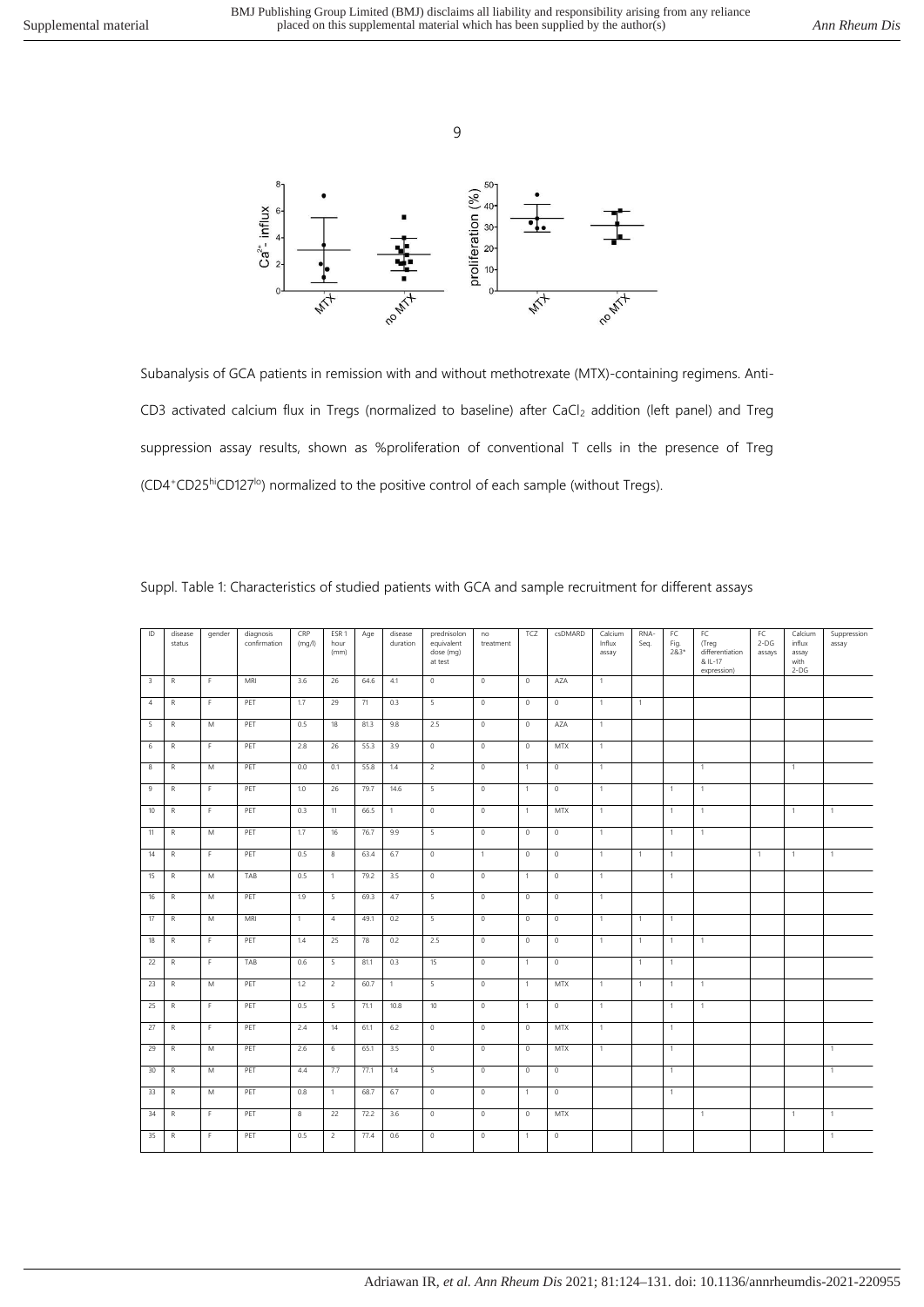| 36             | R              | F. | PET | 0.5            | $\mathbf{1}$   | 60.3 | 4.8            | 2.5     | $\circ$        | $\overline{1}$ | $\circ$    |                |                |              | $\mathbf{1}$ | 1              |                | $\overline{1}$ |
|----------------|----------------|----|-----|----------------|----------------|------|----------------|---------|----------------|----------------|------------|----------------|----------------|--------------|--------------|----------------|----------------|----------------|
| 37             | $\mathsf{R}$   | F. | PET | 5              | 11             | 76.2 | 3.1            | $\circ$ | $\circ$        | $\circ$        | <b>MTX</b> |                |                |              |              |                |                | $\overline{1}$ |
| 38             | R              | M  | PET | 0.6            | 13             | 76.4 | 0.6            | 5       | $\circ$        | $\circ$        | $\circ$    |                |                |              | $\mathbf{1}$ |                |                |                |
| 39             | R.             | F. | PET | $\overline{1}$ | 5              | 61.5 | 1.2            | 7.5     | $\circ$        | $\overline{1}$ | LFN        |                |                |              |              |                |                | $\overline{1}$ |
| 40             | R              | F. | PET | 0.6            | 6              | 67.4 | 0.8            | $5 -$   | $\circ$        | $\overline{1}$ | $\circ$    |                |                |              |              |                |                | $\overline{1}$ |
| $\overline{1}$ | $\mathsf{A}$   | F  | MRI | 26.9           | 33             | 67.8 | 11.5           | $\circ$ | $\mathbf{1}$   | $\circ$        | $\circ$    | $\overline{1}$ |                |              |              |                |                |                |
| 2              | $\mathsf{A}$   | M  | PET | 5.5            | 16             | 52.7 | 3.1            | $\circ$ | $\overline{1}$ | $\circ$        | $\circ$    | $\overline{1}$ |                |              |              |                |                |                |
| 7              | $\overline{A}$ | F. | PET | 10             | $\overline{2}$ | 61.9 | 5.3            | $\circ$ | $\overline{1}$ | $\Omega$       | $\circ$    | $\overline{1}$ | $\overline{1}$ |              |              |                |                |                |
| 12             | $\mathsf{A}$   | F. | MRI | 14.9           | 47             | 68.7 | 8.7            | 10      | $\circ$        | $\circ$        | <b>LFN</b> | $\overline{1}$ | $\overline{1}$ | $\mathbf{1}$ |              |                |                |                |
| 13             | $\overline{A}$ | F  | PET | 59.4           | 33             | 55.1 | 1.4            | 15      | $\circ$        | $\circ$        | <b>MTX</b> | $\mathbf{1}$   | $\mathbf{1}$   | $\mathbf{1}$ |              |                |                |                |
| 19             | $\mathsf{A}$   | M  | TAB | 54.4           | 81             | 86.8 | $\circ$        | $\circ$ | $\mathbf{1}$   | $\circ$        | $\circ$    | $\overline{1}$ | $\overline{1}$ |              |              |                |                |                |
| 20             | $\mathsf{A}$   | M  | US. | 11.2           | 45             | 80   | $\overline{1}$ | 5       | $\circ$        | $\circ$        | $\circ$    |                |                |              | $\mathbf{1}$ |                |                |                |
| 21             | Α              | M  | PET | 102            |                | 81.4 | 0.2            | $\circ$ | $\mathbf{1}$   | $\circ$        | $\circ$    | $\overline{1}$ | $\overline{1}$ | $\mathbf{1}$ |              |                |                |                |
| 24             | $\overline{A}$ | F  | PET | 44.8           | 86             | 64.1 | 0.1            | $\circ$ | $\overline{1}$ | $\circ$        | $\circ$    | $\overline{1}$ |                | $\mathbf{1}$ | $\mathbf{1}$ |                | $\overline{1}$ | $\overline{1}$ |
| 26             | $\overline{A}$ | M  | PET | 64             | 80             | 76.9 | 0.1            | $\circ$ | $\overline{1}$ | $\circ$        | $\circ$    | $\overline{1}$ | $\overline{1}$ | $\mathbf{1}$ | $\mathbf{1}$ | $\mathbf{1}$   |                |                |
| 28             | $\overline{A}$ | F. | PET | 10.8           | 33             | 63.7 | 3.7            | -5      | $\mathbf{0}$   | $\circ$        | $\circ$    | $\overline{1}$ |                |              |              |                | $\overline{1}$ | $\overline{1}$ |
| 31             | $\overline{A}$ | M  | PET | 14.1           | 50             | 64   | 0.1            | $\circ$ | $\mathbf{1}$   | $\circ$        | $\circ$    |                |                | 1            | $\mathbf{1}$ | $\overline{1}$ | $\overline{1}$ | $\overline{1}$ |
| 32             | $\overline{A}$ | F. | PET | 79.4           | 112            | 72.1 | 1.1            | $\circ$ | $\overline{1}$ | $\circ$        | $\circ$    |                |                | $\mathbf{1}$ | $\mathbf{1}$ |                | $\overline{1}$ | $\overline{1}$ |
| 41             | A              | F. | PET | 34.9           | 39             | 74.3 | $\circ$        | $\circ$ | $\overline{1}$ | $\circ$        | $\circ$    |                |                |              |              | 1              |                | $\overline{1}$ |

2-DG, 2-deoxyglucose; A, active; AZA, azathioprine; csDMARDs, conventional synthetic disease-modifying antirheumatic drugs; F, female; FC, flow cytometry; Fig., figure M, male; LFN, leflunomide; MTX, methotrexate; PET, pos

|                                         | <b>HD</b>        | Active GCA       | Inactive GCA     |
|-----------------------------------------|------------------|------------------|------------------|
|                                         | $(n=6)$          | $(n=6)$          | $(n=6)$          |
| Age (years) – median (IQR)              | 69.3 (63.5-73.5) | 72.8 (60.2-82.8) | 67.1 (58.1-78.8) |
| Sex, female - no (%)                    | 3(50)            | 3(50)            | 2(33.3)          |
| N. European ethnicity - no $(\%)$       | 6(100)           | 5(83.3)          | 6(100)           |
| Disease duration (years) – median (IQR) |                  | $0.8(0-6.1)$     | $0.7(0.1 - 2.5)$ |
| $CRP$ (mg/l) – median (IQR)             |                  | 56.9 (13.7-68)   | $1.3(0.5-1.8)$   |
| ESR 1 hour (mm) - median (IQR)          |                  | 29 (23.8-50.5)   | $6.5(4.3-18.5)$  |
| Relapsed cases - no (%)                 |                  | 1(16.7)          |                  |
| $TCZ - no$ (%)                          |                  |                  | 2(33.3)          |
| Corticosteroids as monotherapy – no (%) |                  | 1(16.7)          | 3(50)            |
| Prednisolone or prednisolone equivalent |                  | $0(0-11.3)$      | $5(1.9 - 7.5)$   |
| dose (mg) – median (IQR)                |                  |                  |                  |
| csDMARD - no (%)                        |                  | 1(16.7)          | 1(16.7)          |

Suppl. Table 2: Characteristics of subjects included in the transcriptome analysis at blood sampling

CRP, c-reactive protein; csDMARDs, conventional synthetic disease-modifying antirheumatic drugs; IQR, interquartile range; TCZ, tocilizumab

#### Reference